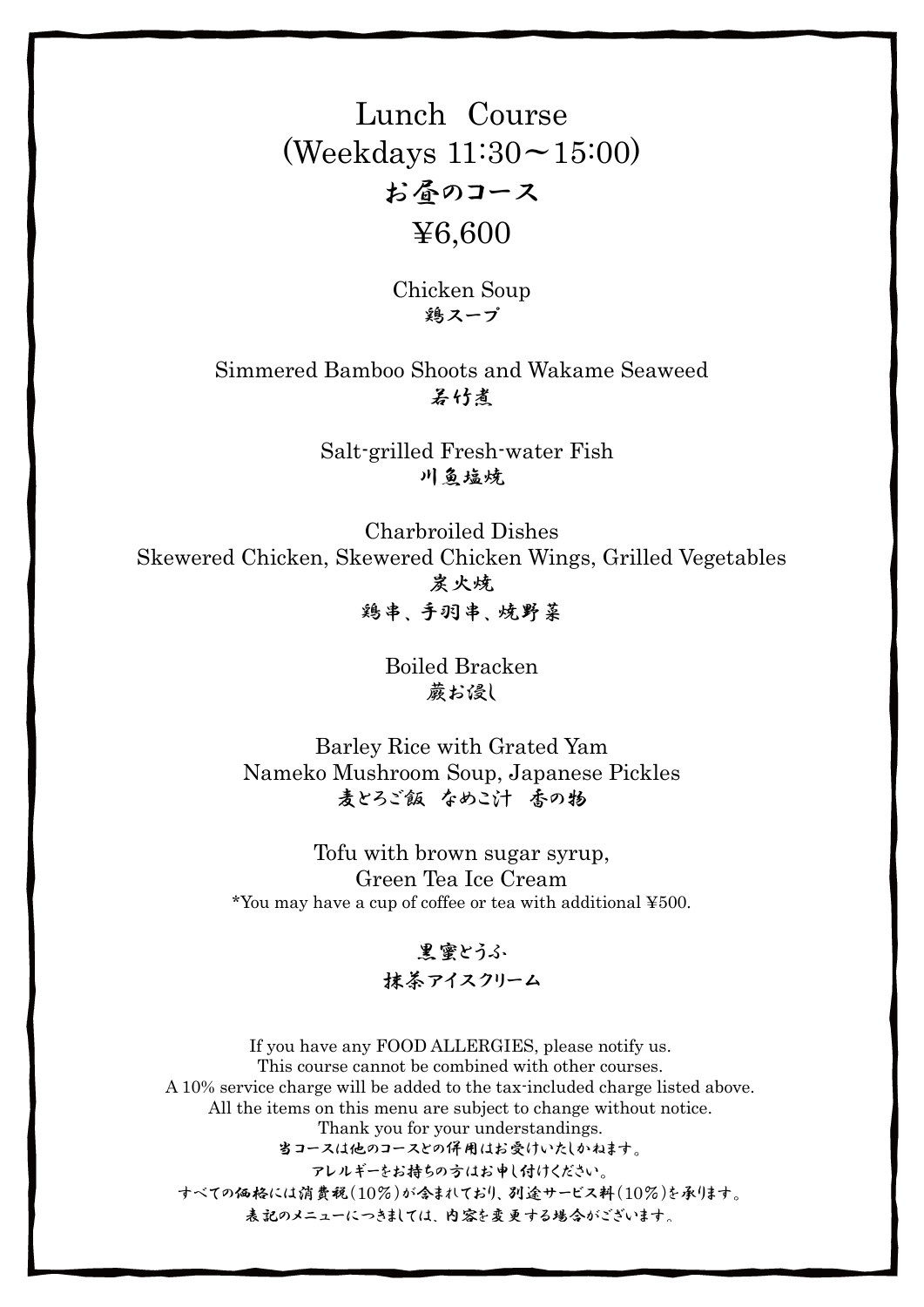## Charbroiled Chicken Skewers Course いろり炭火焼 鶏串コース ¥7,700

Chicken Soup 鶏スープ

Deep Fried Young Ayu and Wild Plant 権鮎と山菜

Simmered Bamboo Shoots and Wakame Seaweed 若竹煮

> Saku Carp Sashimi 佐久鯉洗い

Salt-Grilled Fresh-Water Fish 川岛塩焼

Charbroiled Dishes Skewered Chicken, Skewered Chicken Wings, Shiitake Mushroom Hanazansho (Flower of the Japanese pepper) marinated with soy sauce 炭火焼

> 鶏串 手羽串 椎茸 花山椒しょうゆ漬け

Barley Rice with Grated Yam Nameko Mushroom Soup Japanese Pickles 麦とろご飯 なめこ汁 香の物

> Sakura mochi 桜もち

If you have any FOOD ALLERGIES, please notify us. A 10% service charge will be added to the tax-included charge listed above. All the items on this menu are subject to change without notice. Thank you for your understandings. アレルギーをお持ちの方はお申し付けください。 すべての価格には消費税(10%)が含まれており、別途サービス料(10%)を承ります。 表記のメニューにつきましては、内容を変更する場合がございます。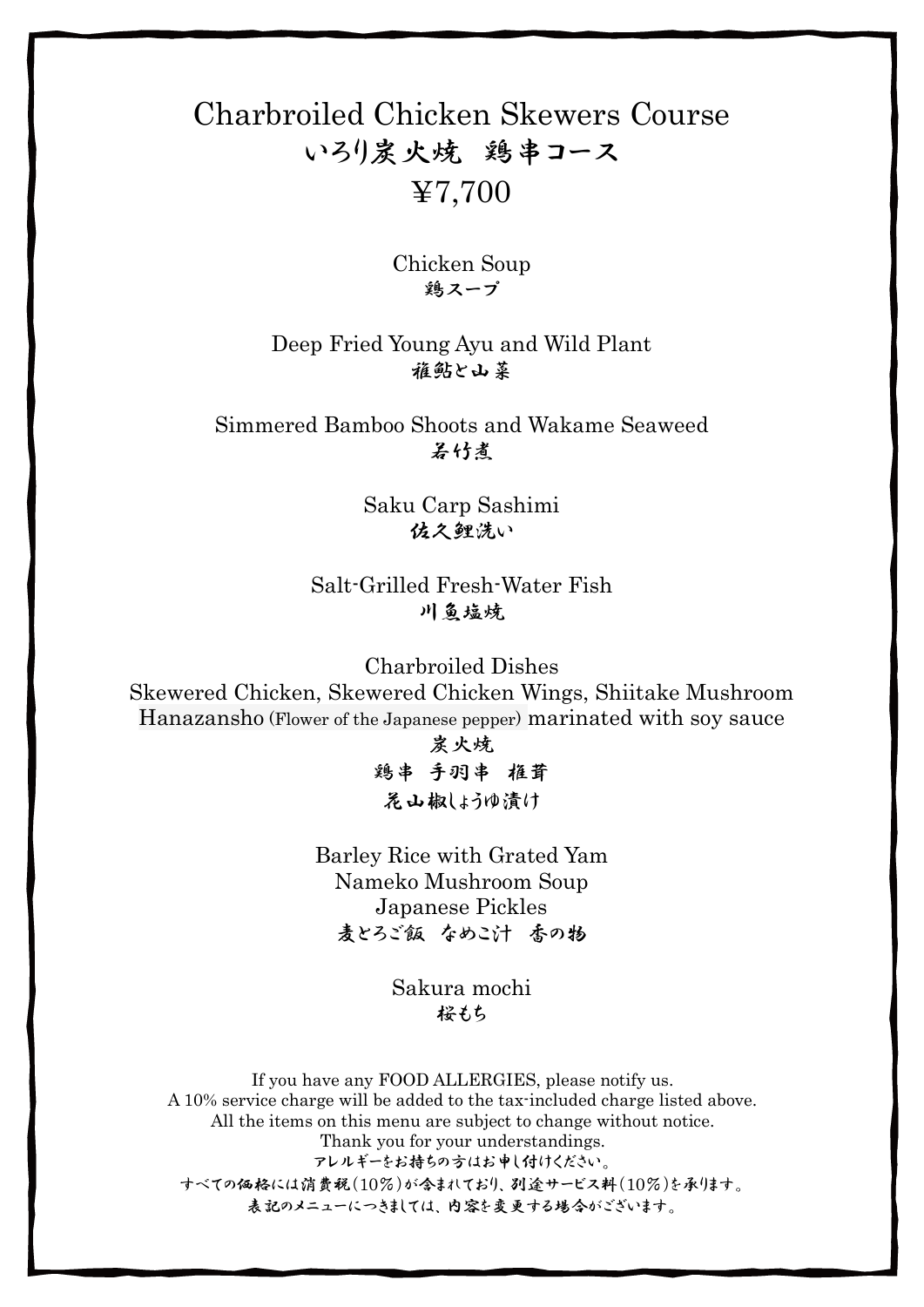# Charbroiled Beef & Chicken Course いろり炭火焼 牛鶏コース ¥9,900

Deep Fried Young Ayu and Wild Plant 権鮎と山菜

Simmered Bamboo Shoots and Wakame Seaweed 若竹者

Saku Carp Sashimi or Salt-Grilled Fresh-Water Fish \*You may order both with additional ¥850. 佐久鲤洗い 又は 川負塩焼 西方お召し上がる際はプラス850 円にて承生す。

> Chicken and Wild Plant Hot Pot 鶏と山菜鍋

Charbroiled Dishes Skewered Beef\*, Skewered Chicken, Shiitake Mushroom, Hanazansho (Flower of the Japanese pepper) marinated with soy sauce \*You may change rump to sirloin with an additional 1000 yen.

求火炼

牛串 鶏串 推葺 呆山椒はうゆ漬け ※牛串のランプはプラス1000 円にてサーロインに変更できます。

> Barley Rice with Grated Yam Nameko Mushroom Soup Japanese Pickles 麦とろご飯 なめこけ 香の物

> > Sakura mochi 招もち

If you have any FOOD ALLERGIES, please notify us. A 10% service charge will be added to the tax-included charge listed above. All the items on this menu are subject to change without notice. Thank you for your understandings. アレルギーをお持ちの方はお申し付けください。 すべての価格には消費税(10%)が含まれており、別途サービス料(10%)を承ります。 表記のメニューにつきましては、内容を変更する場合がございます。